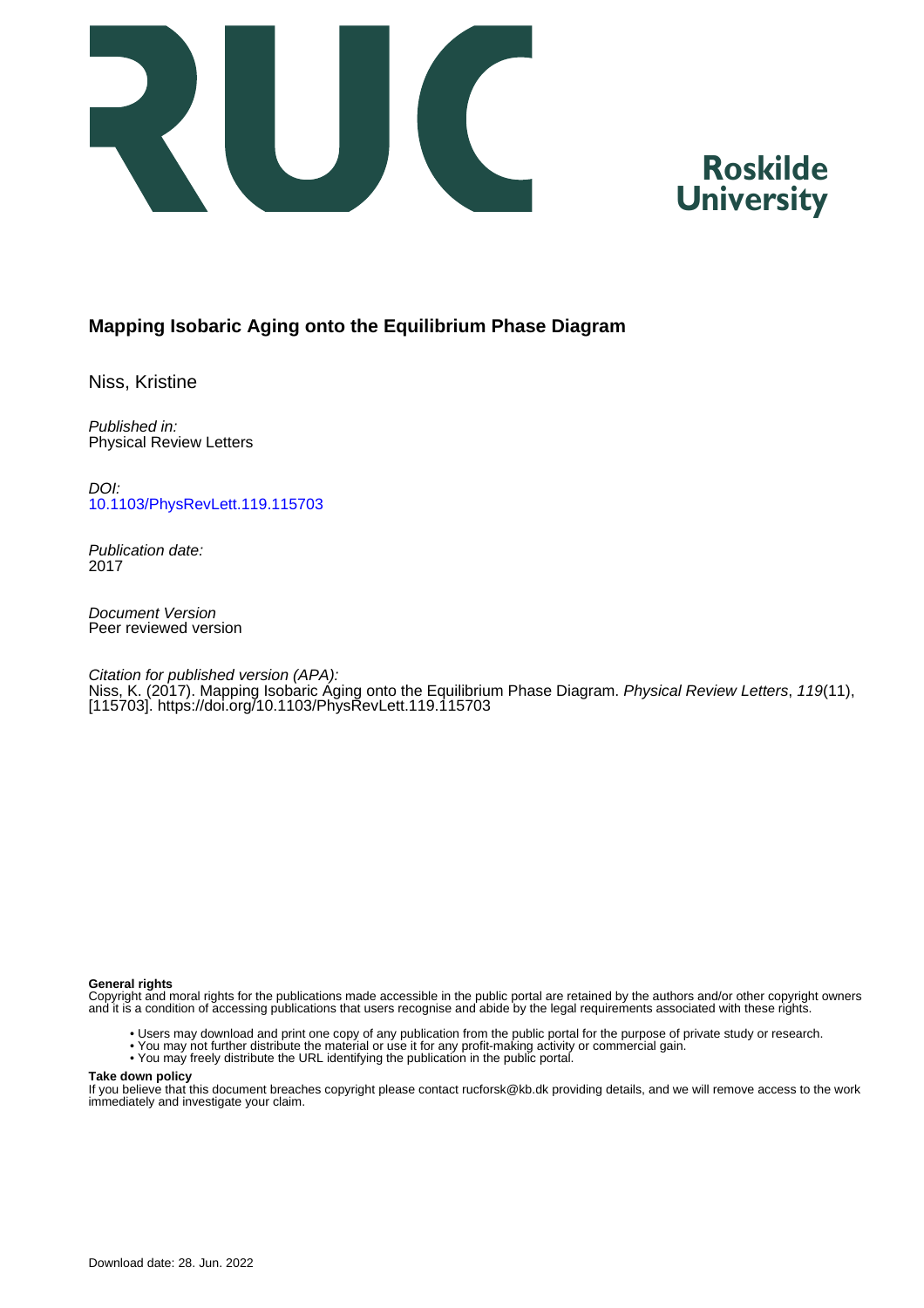## **Mapping isobaric aging onto the equilibrium phase diagram**

Kristine Niss

*Glass & Time, IMFUFA, Department of Science and Environment, Roskilde University, Postbox 260, DK-4000 Roskilde, Denmark* (Dated: August 24, 2017)

The linear volume relaxation and the non-linear volume aging of a glass-forming liquid are measured, directly compared, and used to extract the out-of-equilibrium relaxation time. This opens a window to investigate how the relaxation time depends on temperature, structure, and volume in parts of phase space that are not accessed by the equilibrium liquid. It is found that the temperature dependence of relaxation time is non-Arrhenius even in the isostructural case – challenging the Adam-Gibbs entropy model. Based on the presented data and the idea that aging happens through quasi-equilibrium states, we suggest a mapping of the out-of-equilibrium states during isobaric aging to the equilibrium phase diagram. This mapping implies the existence of isostructural lines in the equilibrium phase diagram. The relaxation time is found to depend on the bath temperature, density, and a just single structural parameter, referred to as an effective temperature.

When a liquid is super-cooled well below the melting point the viscosity and characteristic relaxation time increase dramatically. Ultimately,  $\tau$  surpasses the experimental timescale, the liquid then falls out of equilibrium and forms a glass. There is consensus that the dynamics close to the glass transition is dominated by "hopping" where energy barriers, ∆*E*, have to be overcome by thermal fluctuations [1]. This should lead to an Arrhenius temperature dependence of the relaxation time  $\tau = \tau_0 \exp(\Delta E/T)$ , where  $\tau_0$  is a microscopic time. However, for most liquids the temperature dependence is much larger. One of the earliest explanations of the increase in relaxation time was that it could be caused be the decrease in volume upon cooling [2]. However, high pressure measurements have clearly demonstrated that the activation energy depends on both temperature, *T*, and density,  $\rho$ , [3, 4] leading to an equation of the form  $\tau = \tau_0 \exp(\Delta E(\rho, T)/T)$ .

Close to the glass transition, where the relaxation time is in the order of hours, it is possible to perform aging experiments in which the liquid's properties are monitored as it approaches a new equilibrium after a change in temperature [5–8]. The out-of-equilibrium liquid accesses parts of phase space that are not accessed by the equilibrium liquid. It is for example possible to change the volume without a concomitant change of the microscopic structure. Aging experiments can therefore give new information to the puzzle of what governs the relaxation time and could play a role analogous to that played by high pressure measurements [3, 4, 9], ultra stable glasses [10], and confinement [11, 12], which have led to important experimental advances in glass science during the last couple of decades.

A long standing phenomenological models for the glasstransition is the Adam-Gibbs model in which the activation energy is governed by the configurational entropy of the liquid [13]. This model has led to the expectation that the relaxation time and viscosity are Arrhenius when the structure of the glass is frozen [14, 15]. However, accessing (and properly defining) the out-of-equilibrium relaxation time is intrinsically challenging, because relaxation time is continuously changing as aging takes place.

In this paper we present a novel strategy for extracting the out-of-equilibrium relaxation time. The method is based on measurements of linear volume relaxation combined with nonlinear volume aging. Because the property monitored during aging is volume, the data give direct information about how the relaxation time depends on volume in the out-of-equilibrium liquid. We find that the relaxation time is non-Arrhenius under isostructural conditions – challenging the Adam-Gibbs model. Moreover, we suggest a mapping onto the equilibrium phase diagram implying the nontrivial existence of isostructural lines in the equilibrium phase diagram.

The sample used was polyisobutylene Mw=390 with polydispersity 1.06 acquired from Polymer Standard Service. The technique used for measuring volume relaxation is capacitative dilatometry [16, 17]. This method takes advantage of the fact that the changes in capacitance are governed by the the density of a dielectric material when studied in a range where no relaxation is present.

The experimental protocol used is to make an "instantaneous" step in temperature and subsequently measure the volume as a function of time. In order for a temperature step to be "instantaneous" compared to the time scale of the relaxation, the latter needs to be at least 2 orders of magnitude larger than the time scale of the temperature change. We find that to have linear response the temperature changes must be as small as 1‰ of the absolute temperature which correspond to volume changes in the order of 0.1‰. Thus, the requirements for a linear experiment are: precise and fast temperature control combined with high precision measurements of volume changes.

The measurements were performed around the reference temperature 189.7 K where the dielectric relaxation time is of order one hour, the temperature steps were made on a timescale of a few seconds. The volume change are measured every 2 seconds using an electric signal of 10 kHz. (See supplentary material Ref. [18] and Ref. [17] for details).

Fig. 1 depicts the temperature protocol and raw data given in the form of relative volume change  $\delta V(t) = \frac{V(t)-V_{\text{ref}}}{V_{\text{ref}}}$ <br>*V* c is the sample volume at the reference temperature  $\frac{V - V_{ref}}{V_{ref}}$  where *V*<sub>ref</sub> is the sample volume at the reference temperature 189.7 K. Up jumps in temperature lead to an increase in volume which takes place in two steps. The first step is a fast glassy expansion analogous to the expansion of crystaline solids. The second step is slow volume aging due to structural relaxation. The equilibrium volume of the reference temperature is recovered after a cycle of an up and a down jump in temperature.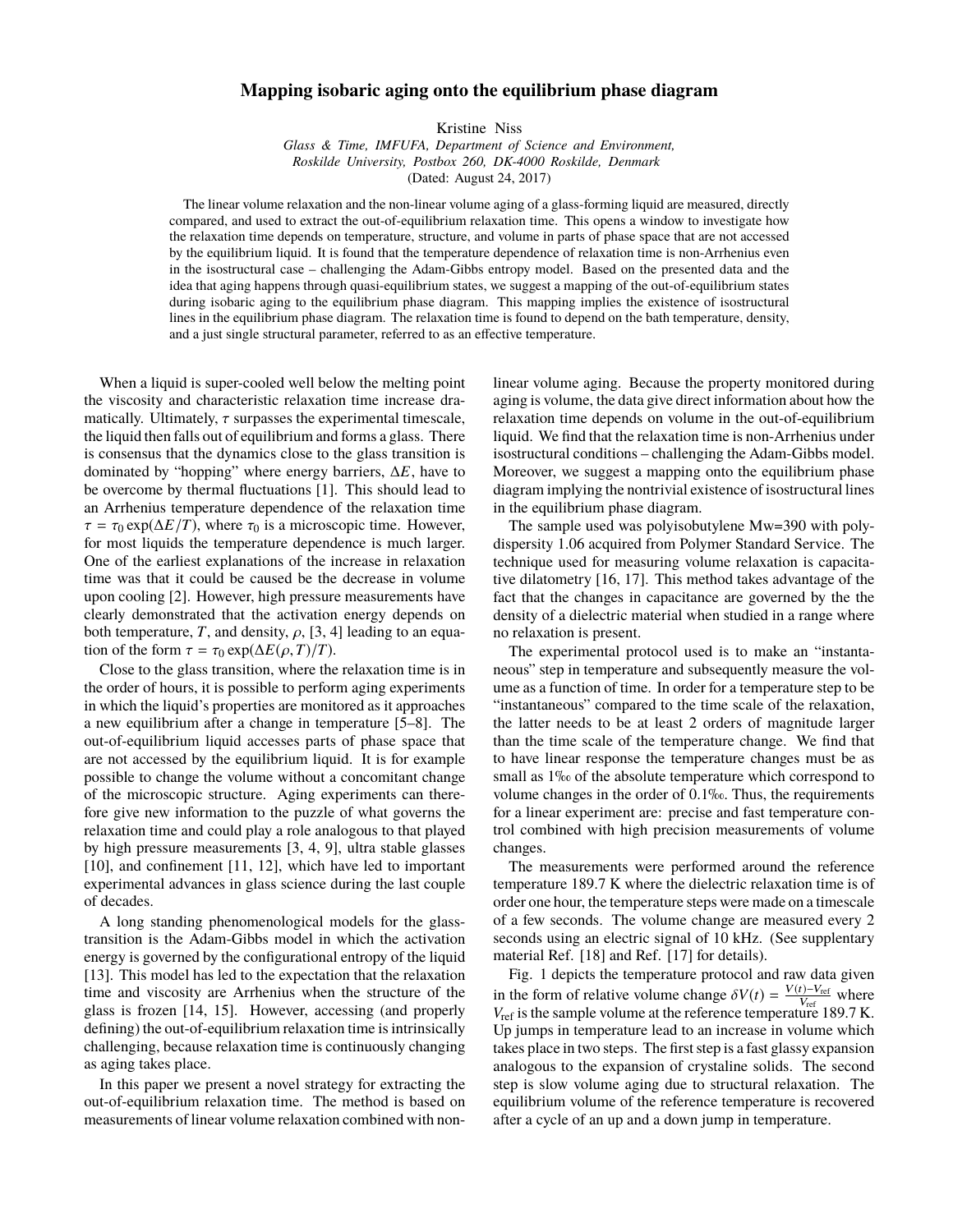

FIG. 1. Protocol and raw data. The colors in this figure are used as the legend for all figures in the paper. a) The measured temperature as a function of time. b) A sketch illustrating the change of volume during the experiment. c) The measured relative changes of volume after each temperature jump as a function of time. d) The normalized relaxation function, *R*, defined in Eq. 1 as a function of time.

The well known asymmetry of the up and down jump [19] is clearly seen even for these moderately sized temperature jumps. For a down jump in temperature the sample moves from a state point of shorter relaxation time to a point of longer relaxation time. As the equilibrium is approached the relaxation thus gets slower leading to autoretardation of the relaxation, which becomes highly stretched. For the up jump the relaxation is conversely autoaccelerated making it less stretched than the linear relaxation.

Only the smallest temperature jumps of 0.2 K or less lead to symmetric linear response, where the relaxation after up and down jumps has the same shape within the precision of the measurement. This is seen  $(Fig. 1 d)$  by plotting the normalized relaxation

$$
R(t) = \frac{V(t) - V_{\infty}}{V_0 - V_{\infty}}
$$
 (1)

where  $V_0$  refers to the volume before the temperature jump and *V*∞ refers to the new equilibrium value.

Equilibrium is never completely achieved because the measurement time is finite. The distance to equilibrium at the end of the experiment is in most cases of order 1‰, except the largest down jumps in temperature. The estimation of the distance to equilibrium can be crucial for a detailed analysis of the end of the relaxation (see Ref. [20]). The last 3% of the relaxation is therefore discarded in the analysis.

The aim of this work is to study the behavior of the relaxation time in the out-of-equilibrium liquid in order to determine its dependence of volume, temperature and structure. Within the traditional Tool-Narayanaswamy (TN) formalism [6, 21–23] the relaxation time can be defined as the inverse of the clock rate  $\tau(t) = 1/\gamma(t)$ . In the TN-formalism the non-linearity is accounted for by introducing a material time,  $\xi$  given by the

integral

$$
\xi(t) = \int_0^t \gamma(t', T) dt'
$$
 (2)

where  $\gamma(t', T)$  is the so-called "inner clock" rate of the sys-<br>tem. The central idea of the TN-formalism is that relaxation tem. The central idea of the TN-formalism is that relaxation function, *R* is a unique function of  $\xi$ ;  $R(t) = R(\xi(t))$ .

In the traditional use of the TN-formalism one assumes an explicit functions for both the spectral shape of the linear relaxation curve and the temperature dependence of the relaxation time [6, 24]. However, there are no uniformly agreed-upon functions describing neither of these, in fact the search for such functions is part of the research in glass-science [25–28]. When applying the TN-formalism, the functional choice made can have critical influence on the conclusions drawn as demonstrated by Richert [29]. In this work the linear and non-linear experiments have been performed on the same sample and setup, making it possible to use the TN-formalism to extract the out-of-equilibrium relaxation time without assumptions. Inspired by the formalism developed in Ref. [20, 24] we start by introducing the Kovacs-McKenna rate [30, 31] defined as

$$
\Gamma(t) = -\frac{\mathrm{d}\ln R}{\mathrm{d}t}.\tag{3}
$$

Fig. 2 a) is a classical Kovacs plot [30] where the Kovacs-McKenna rate is shown as a function of the volume. It demonstrates that the Kovacs-McKenna rates can differ even when both volume and bath temperature are the same. The Kovacs-McKenna rate of an exponential relaxation  $R(t)$  =  $\exp(-t/\tau_{exp})$  is given by one over the relaxation time,  $\Gamma_{exp}$  =  $1/\tau_{exp}$  i.e. a horizontal straight line in the Kovacs plot. However, non-exponential relaxation as well as non-linearity will lead to deviations from the horizontal line. In Fig. 2 a) it is clearly seen that the linear relaxation (black curves) is very non-exponential, and it is also well known that linear response in glass-formers is stretched. To separate the effect of nonlinearity from that of non-exponentiality we present a rescaled version of the Kovacs plot in Fig. 2 b). Here  $\Gamma(t)$  is shown as a function of the normalized relaxation function *R* from Eq. (1) and it is seen that the linear (black) curves collapse as expected.

From the definition of the clock rate it follows that one can define a dimensionless Kovacs-McKenna rate

$$
\tilde{\Gamma} = -\frac{d \ln R}{d\xi} = -\frac{d \ln R}{dt} \frac{dt}{d\xi} = \frac{\Gamma(t)}{\gamma(t)}.
$$
 (4)

 $\tilde{\Gamma}$  is a function of *R*, because *R* is a monotone function of  $\xi$ , meaning that  $\Gamma$  falls on a mastercurve when plottet as a function of *R*. The clock rate  $\gamma$  is time independent in the case of linear relaxation, thus  $\tilde{\Gamma}_{lin} \propto \Gamma_{lin}$  and the directly measured linear curve therefore gives the master curve. Hence, the clockrate, can be found from the relation:

$$
\gamma(t) = a \frac{\Gamma(R(t))}{\Gamma_{lin}(R_{lin})} \tag{5}
$$

evaluating  $\Gamma_{lin}$  in  $R_{lin} = R(t)$ . The scaling factor *a* is set to make the long time limiting value of  $\Gamma_{lin}$  and  $\gamma(t)$  match for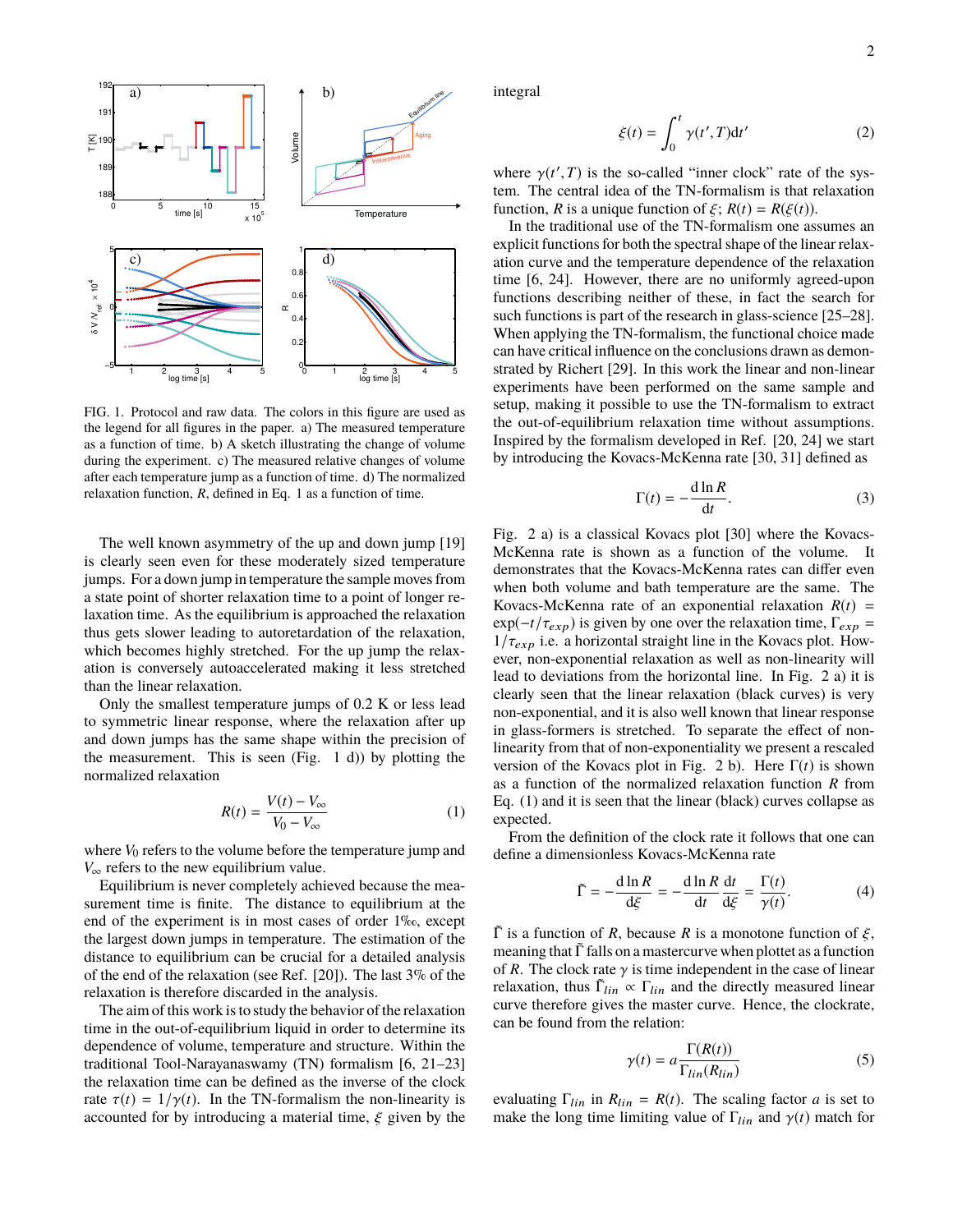

FIG. 2. Kovacs-McKenna rates, Γ, dimensionless Kovacs-McKenna rates,  $\tilde{\Gamma}$ , and clock rates,  $\gamma$ . The colors corrospond to the colors used in Fig.1. Magenta: up-jumps ending at *T* =189.7 K, blue: down-jumps ending at  $T = 189.7$  K, red: up-jumps away from  $T = 189.7$  K, green: down-jumps away from  $T = 189.7$  K, black: jumps of 0.2 K, which were found to be linear in Fig. 1 d). a) The Kovacs-McKenna rates (curves in the top of the figure) and clock rates (lines in the bottom of the figure) as a function of volume during aging. Triangles indicate the rates corresponding to the isostructural relaxation times in Fig. 3. b) The Kovacs-McKenna rates as a function of the normalized relaxation function. c) The dimensionless Kovacs-McKenna rates as a function of the normalized relaxation function.

temperature steps ending at  $T = 189.7$  K. Equation (5) is used for finding the clock rate  $\gamma(t)$  in the range of *R* where the data is most precise (illustrated by vertical lines in Fig. 2 (b)). There is noise on the linear curves in Fig. 2 (b) because they are generated from a numerical derivative of a weak signal. A running average is therefore used including both the linear up and down jump. The extracted  $log(\gamma(t))$  values are found to be a linear function of volume with the same slope for all temperature jumps, extending the findings of Ref. [32], but at odds with the suggestion in Ref. [33]. The linear dependence of  $log(\gamma(t))$  on volume is inserted in Eq. (4) to find  $\tilde{\Gamma}$ . It makes all the relaxation curves collapse in the dimensionless Kovacs plot as shown in Fig. 2 (c). This demonstrates that the data are consistent with the TN-formalism and a linear dependence of  $log(\gamma(t))$  on volume. The clock rate extracted from the linearization is plotted along with the Kovacs-McKenna rate in Fig. 2 (a).

A close study of Fig. 2 (a) reveals that the rates of all the jumps with the same final temperature fall on one line,



FIG. 3. Temperature dependence of relaxation time around *T*ref=189.7 K. The isostructural relaxation time is the relaxation time found after the rapid isostructural volume change following a temperature jump away from *T*ref. The corresponding rates are indicated by triangles in Fig. 2 a) and they are found by evaluating  $\gamma(T, V)$ at the bath temperature and the volumes corresponding to the short time plateaus in Fig. 1 c). The Arrhenius line is found by assuming a microscopic time  $\tau_0$  of a picosecond.

meaning that there is no memory effect on the clock rate. Thus there is no explicit dependence on time and we can write  $log(\gamma(t)) = log(\gamma(V(t),T))$  during isobaric aging. This indicates that if there are dynamical heterogenities and/or local fluctuations in the dynamics then these all age in the same way as "slaves" of the global clock rate  $\gamma(t)$  in agreement with earlier findings [29, 34]. Now we can consistently define the out-of-equilibrium relaxation time as one over the rate  $\tau(t) = 1/\gamma(t)$  and analyze how  $\tau(t)$  depends on the state of the liquid.

When the temperature is changed there is an initial volume change, on time scales much shorter than the structural relaxation. The fast volume change corresponds to the glassy response, and accounts for more than 20% of the total density change (Fig. 1 d)). It has a contribution from anharmoncity analogous to expansion of chrystaline solids and possibly also a contribution from a β-relaxation process. With the current setup we cannot separate these two contributions, however the  $\beta$ -relaxation in the dielectric spectrum accounts for few percent of the total relaxation. Moreover, it is generally believed that the  $\beta$ -relaxation is local in nature. Therefore we assume that the volume change which is faster than the structural relaxation is isostructural. Along with the temperature change and the isostructural volume change there is also a fast – isostructural – change in the relaxation time  $\tau(t)$ . By considering the relaxation time right after a series of temperature jumps starting from 189.7 K, we get access to the isostructural temperature dependence of the relaxation time. The result is shown in Fig. (3) along with the equilibrium (isobaric) temperature dependence and the Arrhenius dependence expected in the case of a constant activation energy. Namely  $\tau = \tau_0 \exp[(\Delta E)/(k_B T)]$ setting  $\tau_0$  to a physically relevant value of one picosecond. In Fig. (3) the isostructural points clearly deviate from this Arrhenius behavior, demonstrating that there is a change in the activation energy even under isostructural conditions. We assume, as mentioned above, that the glassy response is isostructural and our finding challenges the Adam-Gibbs model under this assumption, because the model has configurational entropy as the governing parameter.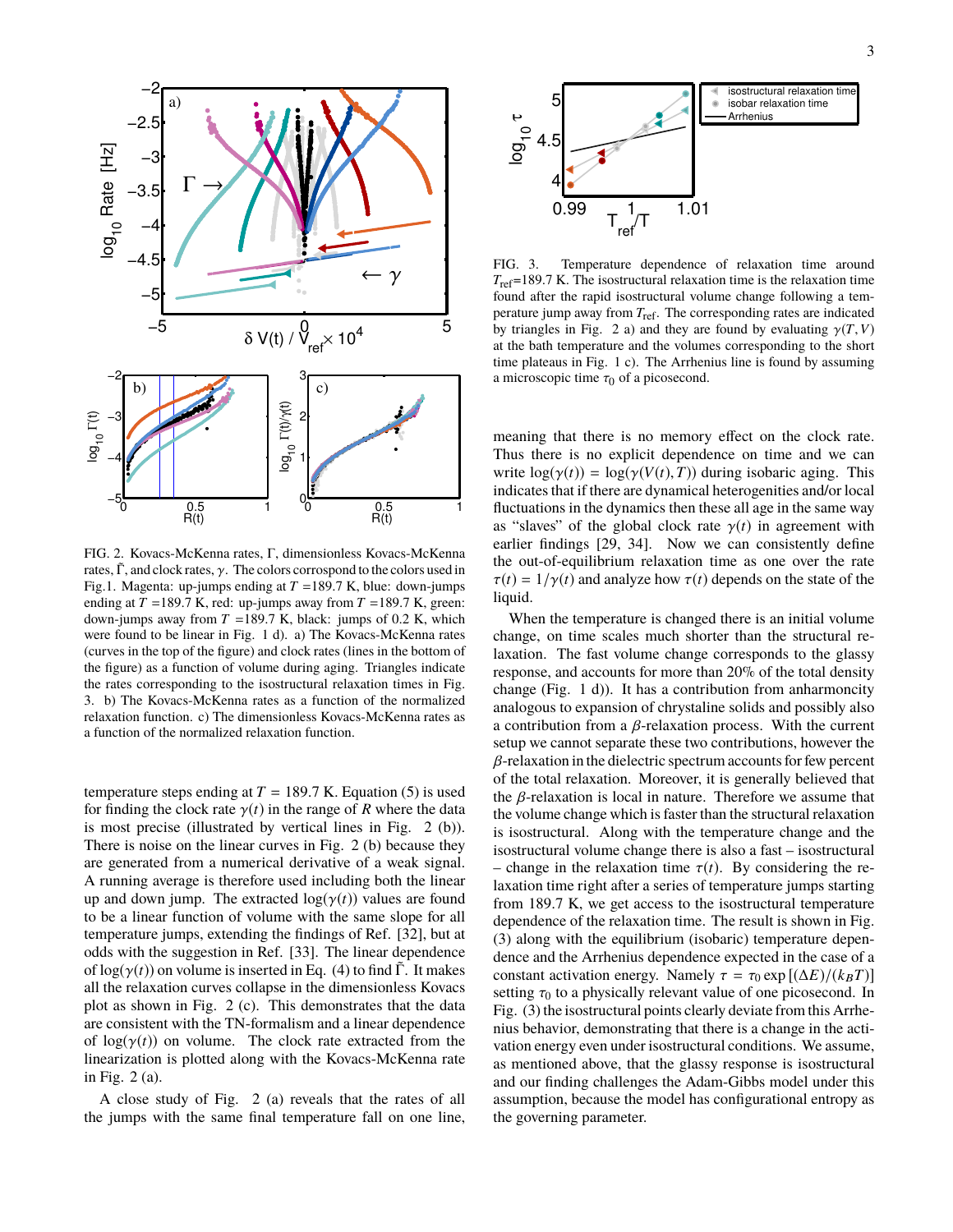

FIG. 4. Illustration of the suggested paths in *<sup>T</sup>*-ρ-phase diagram. The colors corrospond to the colors used in Fig.1. The temperature scale represents actual temperature in equilibrium whereas it is the effective temperature when the sample is out of equilibrium. *T*eff and  $T_f$  marked on the y-axis correspond to the state of the liquid right after the largest down jump in temperature (blue curve) and indicate the position of the effective temperature and the classical fictive temperature.

We now move on to a global interpretation of the relaxation time's dependence on the state of the liquid. The fact that the relaxation time is the same when density and bath temperature is the same during isobaric aging with different jump sizes suggests that the out-of-equilibrium liquid moves through the same structural states for different jumps with the same final temperature. This can be rationalized via the notion that the transient states during aging are quasi-equilibrium states [35, 36], an idea that lies behind the generalized fluctuation dissipation theorem (FDT) [37, 38] and the definition of an effective temperature [39, 40].

Here we build on the idea that aging happens by visiting quasi-equilibrium states and suggest a mapping of isobaric aging onto the equilibrium phase diagram. The starting and end points are by definition on the isobar. The jump in temperature leads to a fast isostructural volume change, moving the sample to a state which has the same structure yet a different volume than the initial point. The idea of the mapping implies that this new point corresponds to an equilibrium point which could be the start of another jump (though it would be performed at a different pressure), which would take the liquid to yet another isostructural point. Consequently fast isostructural volume changes after a temperature jump, combined with the conjecture of a mapping from out-of-equilibrium to equilibrium state points, imply the existence of isostructural lines in the equilibrium phase diagram.

Guided by the above arguments we follow the ideas of Gnan

*et al.* [36] who based on the isomorph theory suggest a phase diagram with isostructural lines (so-called isomorphs). In order to describe the aging path in the equlibrium phase diagram (Fig. 4 ) an effective temperature is defined by the equilibrium point that has the same structure *and* density as the out-ofequilibrium liquid.

When temperature is decreased density increases in two steps - first fast while staying on the isostructural line and then slowly by structural aging. From the raw data we know that the density change during the isostructural step is of the order 20-30 % of the total density change. Our conjecture is that the activation energy depends uniquely on density and the effective temperature. The effective temperature from Gnan is defined coming from a generalized FDT [37, 40], and is from a different tradition of aging studies than this work. However, if the notion of a mapping from out-of-equilibrium to equilibrium is to be meaningful, the two types of "structural" temperature must be identical.

Note that the effective temperature defined here is different from the classical "fictive temperature" which is often introduced when treating (isobaric) aging experiment [6, 21, 24]. In the classic definition the fictive temperature is the temperature on the experimental (atmospheric) isobar where the equilibrium liquid structure corresponds to the structure of the out-of-equilbrium liquid. Right after an instantaneous temperature jump the fictive temperature is therefore equal to the temperature before the jump. The difference between the two temperatures is illustrated in Fig. (4). The classical fictive temperature definition de facto ignores that the equilibrium phase diagram has two dimensions and cannot be generalized to describe aging after a pressure jump.

In conclusion we find that the there is no memory effect on the relaxation time of the out-of-equilibrium liquid. We suggest a mapping of the isobaric aging path onto the equilibrium phase diagram by defining an effective temperature. The activation energy then depends on the effective temperature and the density. Specifically, it is found that the activation energy can change even when structure is constant, a finding that challenges the Adam-Gibbs model. Moreover, we argue that the mapping implies the existence of isostructural lines in the equilibrium phase diagram. This suggests that understanding isobaric aging of simple liquids in the framework of isomorph theory [41] might be a promising route.

#### **I. ACKNOWLEDGEMENTS**

Jeppe Dyre, Tina Hecksher and Ludovic Berthier are thanked for useful discussions. This work has been funded by the Danish Council for Independent Research (Sapere Aude: Starting Grant), the Danish National Research Foundation (DNRF) and L'Oreal Denmark for Women in Science.

<sup>[1]</sup> M. Goldstein, J. Chem. Phys. **51**, 3728 (1969). [2] M. H. Cohen and D. Turnbull, J. Chem. Phys. **31**, 1164 (1959).